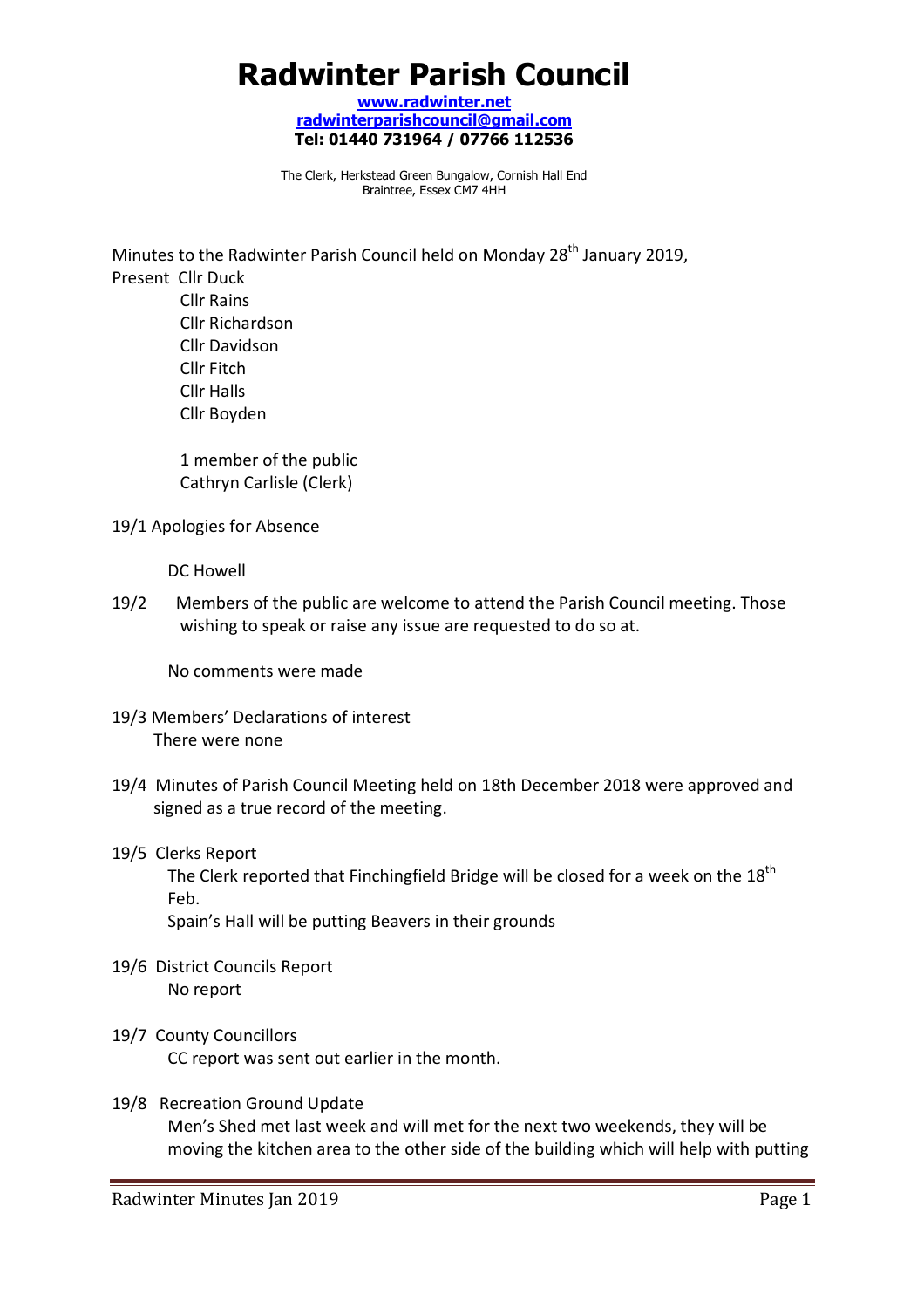the Water Fountain outside. The Men's Shed are looking to get a grant of £1,600 to get the project up and running the old pavilion needs some new floor Joists.

The Bike Track is coming along and should soon be finished.

#### 19/9 Finance:

To agree the following payments:

| 19/9.1          | Cathryn Carlisle - | salary Nov            | 180 |
|-----------------|--------------------|-----------------------|-----|
| 19/9.2 £127.08  | E-on               | Electricity           | d/d |
| 19/9.3 £27.24   | Cathryn Carlisle   | <b>Clerk Expenses</b> | 181 |
| 19/9.4 £48.38   | A & J Lighting     | Maintenance           | D/D |
| 19/9.5 £39.53   | BТ                 | Telephone             | D/D |
| 19/6.6 £84.00   | C W Low            | <b>Hedge Cutting</b>  | 182 |
| 19/6.10 £281.86 | Over 60's          | Christmas Lunch       | 183 |
|                 |                    |                       |     |

 Payments were approved by all members of the council present. Cllr Davidson checked the prior to the meeting.

- 19/9.7 Monthly Budget and Bank Reconciliation The Clerk sent a copy of both to councillors prior to the meeting.
- 19/9.8 Green Skip

The Council decided that they could not afford to restart the Green Skip scheme again this year.

- 19/9.9 Budget working sheet for 2019/20 The Council set the precept at a budget meeting prior to the full council meeting, The precept was set at £15,930 which is an increase of 3.85% a Band D figure will be £53.89. Cllr Duck and the Clerk signed the precept form.
- 19/10 Recent Planning Applications:

Appeal Land Adj Thakes Cottage Radwinter End Description of development: Demolition of building and erection of 1 no. dwelling with detached garage and new access Application reference: UTT/18/1762/FUL

UTT/19/0121/FUL Extension and conversion of garage to form new dwelling. Creation of new vehicular access Little Linden Cottage Water Lane The Parish Council felt that if this development went ahead, it would set a president to all the other houses in the village with the same garage, and they would put in for development of a new dwelling.

UTT/19/0074/LB/ UTT/19/0073/HHF Replacement sole plates, repairs to timber frame, new lime render, minor alterations to modern extension Little Linden Cottage Water Lane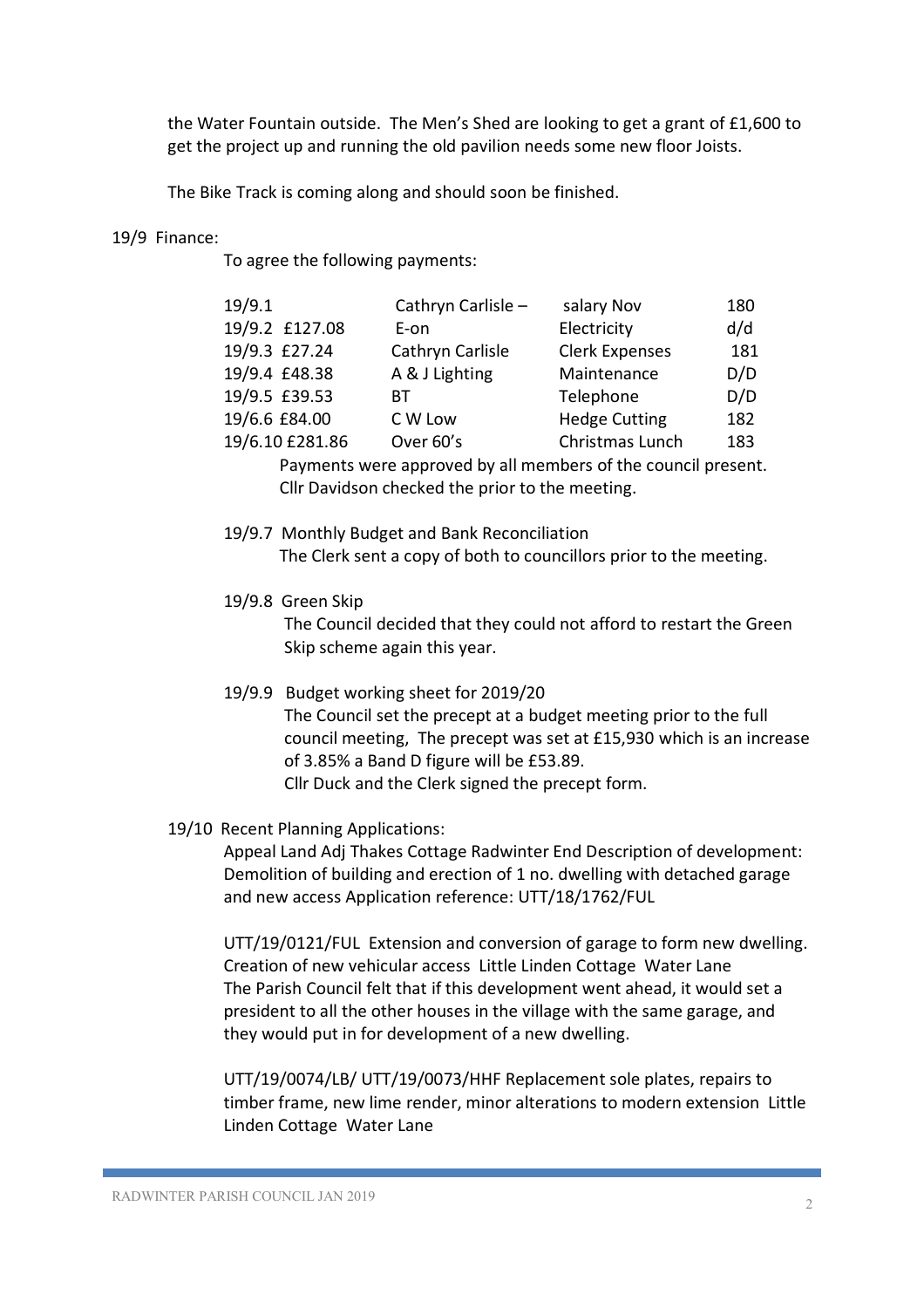Recommend approval without the Cart Lodge

19/10.1 Planning Results

UTT/18/3022/FUL The erection of 1 no. single storey dwelling to replace static caravan Mobile Home Stour Green Refused Permission is refused for the following reasons:

The proposed development would contribute to sporadic development in the countryside by virtue of its isolated location, in conflict with Policy S7 and Policy H1 of the Uttlesford Local Plan (adopted 2005) and the National Planning Policy Framework.

UTT/18/3016/OP Outline application with all matters reserved except for access and scale for the demolition of barn and erection of 1 no. two storey dwelling Barn Adj Jenkinhog Farm Roman Road Approved

UTT/18/2733/HHF Demolition of existing barn and erection of replacement cart Lodge and external gardening equipment store October Cottage Maple Lane Radwinter

UTT/18/1856/OP Outline application with all matters reserved except for access and layout, for the construction of 1 no. detached property off the existing access. Potash Farm Hempstead Road Radwinter

#### 19/11 Highways:

 19/11.1 Tree Management on the highway email sent from UK Power The Council have given UK Power to cut the tree back to 2 mtrs below the power cables, and to check the health of the trees are deceased the parish council give permission for the trees to be taken down.

## 19/12 Stocking Green update

Cllr Davidson reported that Stocking Green community had been doing some clearing up. UK Power are coming to cut back some of the tree's

19/13 Reports from Councillors with matters affecting the village Hall Farm Radwinter lights on Ménage, Clerk to check with enforcement Flickering Bollard

### 19/14 Village Furniture Update Cllr Rains agreed to go and see Ashley Brooks about the Bench

19/15 Neighbourhood Plan Update

Cllr Richardson to reported that the Steering Group had met, Cllr Davidson will put an article in the Ambo asking for more people to help with the Neighbourhood Plan. They're looking into Local Business and sorting out questions for the questionnaire, which will be sent to all residents in the parish later in the year.